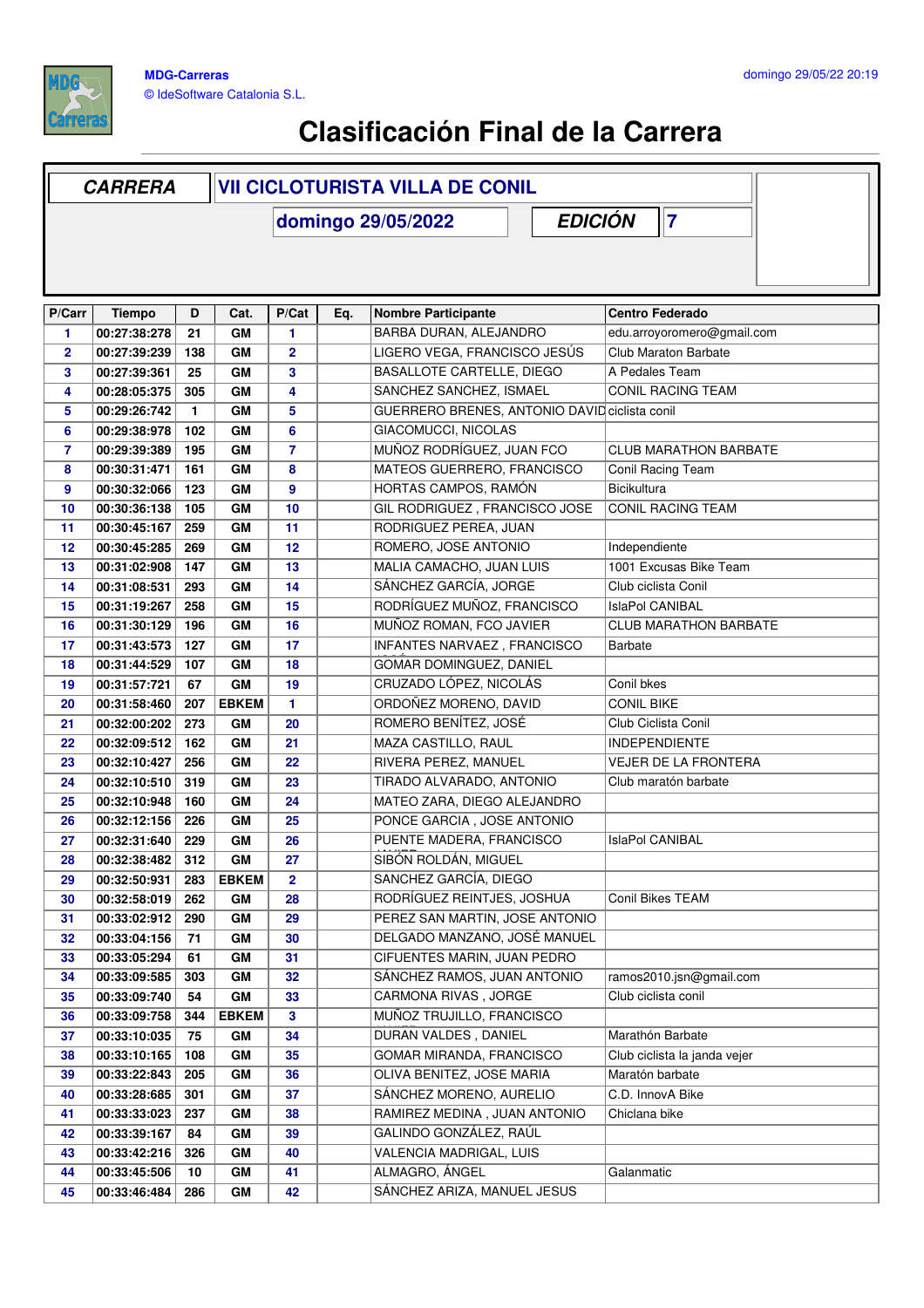

#### **MDG-Carreras** © IdeSoftware Catalonia S.L.

| 46       | 00:34:09:708                 | 171       | GM           | 43                      | MORALES AMAYA, JUAN JOSÉ                                | Trail Running Conil                |
|----------|------------------------------|-----------|--------------|-------------------------|---------------------------------------------------------|------------------------------------|
| 47       | 00:34:10:268                 | 215       | GM           | 44                      | PÉREZ MENDOZA, ESTEBAN                                  |                                    |
| 48       | 00:34:10:607                 | 110       | GM           | 45                      | GOMEZ ROMAN, RAFAEL                                     | 1001 excusas bike team             |
| 49       | 00:34:20:400                 | 132       | GM           | 46                      | LEAL ATENCIA, SEBASTIÁN                                 | Maraton Barbate                    |
| 50       | 00:34:32:736                 | 304       | GM           | 47                      | SANCHEZ SANCHEZ, JESUS                                  |                                    |
| 51       | 00:34:37:927                 | 47        | GM           | 48                      | CALVILLO CARMONA, ANTONIO                               | 101 EXCUSAS BIKE                   |
| 52       | 00:34:39:855                 | 33        | GM           | 49                      | BERNAL RODRÍGUEZ, ALEJANDRO                             | 1001 Excusas                       |
| 53       | 00:34:53:796                 | 182       | GM           | 50                      | MORENO MERA, JOAQUIN                                    |                                    |
| 54       | 00:35:01:212                 | 60        | GM           | 51                      | CHOCANO PEREZ, JOSE CARLOS                              | Conil Bike Team                    |
| 55       | 00:35:13:171                 | 222       | GM           | 52                      | PINELO GALLARDO, OSCAR                                  |                                    |
| 56       | 00:35:16:712                 | 79        | GM           | 53                      | FERNÁNDEZ-CEBALLOS JIMÉNEZ,                             | Los Relampagos                     |
| 57       | 00:35:19:663                 | 228       | GМ           | 54                      | POZO MOLINA, CRISTÓBAL                                  | Molinillo team vejer               |
| 58       | 00:35:25:900                 | 263       | GM           | 55                      | RODRIGUEZ RODRIGUEZ, JUAN JOSE Club Marathon Barbate    |                                    |
| 59       | 00:35:32:494                 | 103       | GM           | 56                      | GIL BENITEZ, DIEGO                                      | <b>Club Marathon Barbate</b>       |
| 60       | 00:35:32:777                 | 275       | GM           | 57                      | ROMERO NORIA, JOSÉ ANTONIO                              | Fogonazos                          |
| 61       | 00:35:41:653                 | 77        | GM           | 58                      | FERNANDEZ MERA, JUAN ANTONIO                            | Club Maratón barbate               |
| 62       | 00:35:43:395                 | 306       | GM           | 59                      | SÁNCHEZ SÁNCHEZ, ANTONIO                                | Relámpagos                         |
| 63       | 00:35:43:687                 | 24        | GM           | 60                      | BARRIENTOS ARANA, RAFAEL                                | Clubmarathonbarbate                |
| 64       | 00:35:44:898                 | 49        | GM           | 61                      | CALVO, MANUEL                                           | Conil bikes                        |
| 65       | 00:35:45:039                 | 100       | <b>EBKEM</b> | $\overline{\mathbf{4}}$ | GARRIDO MARTINEZ, DAVID                                 |                                    |
| 66       | 00:35:47:710                 | 19        | GM           | 62                      | MORENO ALBA, BARTOLOME                                  | Club ciclista conil                |
| 67       | 00:35:48:683                 | 329       | GM           | 63                      | VARGAS MARTÍN, JAVIER                                   | El Torumalet                       |
| 68       | 00:35:53:436                 | 87        | GМ           | 64                      | GALLARDO SALVADOR, CARMELO                              |                                    |
| 69       | 00:35:54:888                 | 114       | GM           | 65                      | GONZÁLEZ RUBIO, PEDRO JOSE                              | perikogonzalez81@hotmail.com       |
| 70       | 00:35:56:064                 | 74        | GM           | 66                      | DOMÍNGUEZ GUERRERO, MIGUEL                              | Club Marathon Barbate              |
| 71       | 00:35:56:269                 | 224       | GM           | 67                      | PIÑA MORENO, PEDRO                                      | Club ciclista de conil             |
| 72       | 00:36:00:227                 | 235       | GM           | 68                      | RAMIREZ FERNANDEZ, JOSE MANUEL Ninguno                  |                                    |
| 73       | 00:36:00:389                 | 317       | GM           | 69                      | TAMAYO GALLARDO, BARTOLOME                              | Club ciclista la janda vejer       |
| 74       | 00:36:05:372                 | 320       | GM           | 70                      | TOCINO OLIVA, JUAN MANUEL                               |                                    |
| 75       | 00:36:05:550                 | 57        | GM           | 71                      | CHAMORRO RAMÍREZ, JOSÉ                                  | Maratón Barbate                    |
| 76       | 00:36:06:891                 | 334       | GM           | 72                      | VENEGAS FERNANDEZ, ENRIQUE                              | Expobike                           |
| 77       | 00:36:07:882                 | 253       | GM           | 73                      | RINCÓN JIMÉNEZ, RAFAEL                                  |                                    |
| 78       | 00:36:09:742                 | 96        | GM           | 74                      | GARCIA ORDOÑEZ, CRISTIAN                                | Conil bikes Team                   |
| 79       | 00:36:14:228                 | 68        | GM           | 75                      | DAVILA DE GOMAR, FRANCIS                                |                                    |
| 80       | 00:36:14:714                 | 145       | GM           | 76                      | MACHO DURAN, JULIO                                      | Ciclisters                         |
| 81       | 00:36:28:123                 | 214       | GM           | 77                      | PEREZ MATEO, FRANCISCO JAVIER                           | <b>CONIL BIKES</b>                 |
| 82       | 00:36:32:252                 | 29        | GM           | 78                      | BENITEZ RODRIGUEZ, GONZALO                              | Club ciclista de conil             |
| 83       | 00:36:40:337                 | 204       | GM           | 79                      | OJEDA MUÑOZ, DANIEL                                     |                                    |
| 84       | 00:36:40:701                 | 86        | GM           | 80                      | GALINDO SALADO, MARTIN<br><b>GARCIA RAMIREZ, RAFAEL</b> |                                    |
| 85       | 00:36:40:889                 | 345       | GM           | 81                      | SAL GUTIÉRREZ, PATRICIO                                 | Culb cliclusta La Janda            |
| 86<br>87 | 00:36:51:524<br>00:36:51:612 | 281<br>55 | GM<br>GM     | 82<br>83                | CASTRO TELLO, DIEGO                                     | Club ciclista vejer de la frontera |
| 88       | 00:36:56:411                 | 6         | <b>EBKEM</b> | 5                       | ALBA RAMOS, ANTONIO                                     | <b>LOS RAYITOS</b>                 |
| 89       | 00:37:14:569                 | 170       | GМ           | 84                      | MORALES AMAYA, PEDRO                                    | Frutería Ana María                 |
| 90       | 00:37:19:172                 | 126       | GM           | 85                      | <b>IGLESIAS RODRÍGUEZ, CARLOS</b>                       |                                    |
| 91       | 00:37:19:337                 | 143       | GM           | 86                      | LÓPEZ PARRAO, JUAN JOSÉ                                 | Innova Bike                        |
| 92       | 00:37:20:719                 | 53        | GF           | 1                       | CÁRDENAS ARAGÓN, LORENA                                 |                                    |
| 93       | 00:37:21:441                 | 159       | GF           | $\mathbf{2}$            | MARTÍNEZ NUÑEZ, MONTSE                                  |                                    |
| 94       | 00:37:24:536                 | 169       | GM           | 87                      | MORALES ALBA, JOSE MANUEL                               |                                    |
| 95       | 00:37:29:541                 | 257       | GM           | 88                      | RODRÍGUEZ BERMÚDEZ, BONIFACIO                           | Molinillo team                     |
| 96       | 00:37:29:889                 | 4         | GM           | 89                      | ALBA BRENES, PEDRO PABLO                                | Relampagos                         |
| 97       | 00:37:35:052                 | 82        | <b>EBKEM</b> | 6                       | FONCUBIERTA RIVERA, MANUEL                              |                                    |
| 98       | 00:37:36:000                 | 184       | GM           | 90                      | MORENO SOTO, Fº JAVIER                                  | C.D.C.casasviejas                  |
| 99       | 00:37:42:484                 | 48        | GM           | 91                      | CALVILLO MARIN, JUAN IGNACIO                            | Club ciclista CONIL                |
|          |                              |           |              |                         |                                                         |                                    |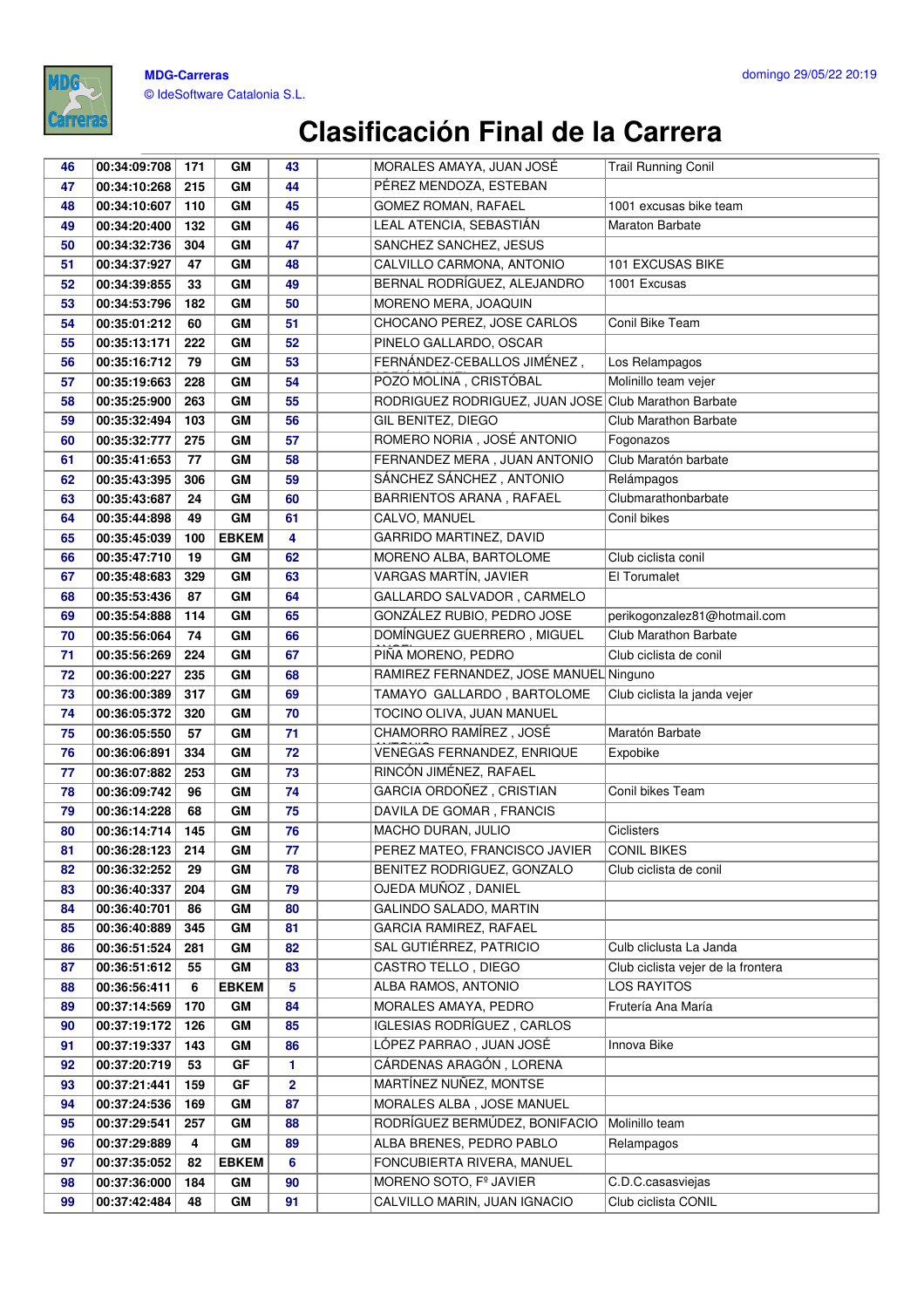

| 100 | 00:37:46:855 | 148            | <b>EBKEM</b> | $\overline{7}$ | MANCEBO CACERES, ERNESTO                           | LOS RELAMPAGOS                 |
|-----|--------------|----------------|--------------|----------------|----------------------------------------------------|--------------------------------|
| 101 | 00:37:47:821 | 295            | <b>GM</b>    | 92             | SÁNCHEZ GUERRERO, JOSE RAMÓN Club Marathon Barbate |                                |
| 102 | 00:37:49:396 | 331            | <b>GM</b>    | 93             | VÁZQUEZ POLO, JUAN MANUEL                          |                                |
| 103 | 00:37:51:177 | $\overline{7}$ | GM           | 94             | ALBA RODRÍGUEZ, ANTONIO MANUEL                     |                                |
| 104 | 00:37:52:759 | 154            | GM           | 95             | MARQUEZ FERRANDO, RAMON                            | Molinillo Team                 |
| 105 | 00:37:56:882 | 122            | GM           | 96             | HERRERA PÉREZ, JOSÉ JESUS                          | Radikal Bike Estepona          |
| 106 | 00:38:03:875 | 104            | <b>GM</b>    | 97             | GIL QUINTERO, RICARDO                              | ISLA DE LEON SAN FERNANDO BIKE |
| 107 | 00:38:09:624 | 339            | GM           | 98             | ZARA RIVERA, PEDRO                                 |                                |
| 108 | 00:38:11:103 | 266            | GM           | 99             | RODRIGUEZ SÁNCHEZ, ALBERTO                         |                                |
| 109 | 00:38:11:403 | 250            | GF           | 3              | SANCHEZ FERRER, ISABEL                             | <b>BICIS Y VAZOS</b>           |
| 110 | 00:38:17:285 | 197            | GM           | 100            | MURES UREBA, FRANCISCO JOSE                        |                                |
| 111 | 00:38:17:721 | 241            | <b>GM</b>    | 101            | RAMIREZ SANCHEZ, VICENTE                           |                                |
| 112 | 00:38:17:915 | 50             | <b>GM</b>    | 102            | CAMACHO RAMIREZ, ALONSO                            | independiente                  |
| 113 | 00:38:23:761 | 219            | <b>GM</b>    | 103            | PERSONAL, JOSÉ                                     | MontequintoMtb                 |
| 114 | 00:38:26:222 | 231            | <b>EBKEM</b> | 8              | QUINTINO LUCAS, JOSE ANTONIO                       |                                |
| 115 | 00:38:32:551 | 27             | GM           | 104            | BENITEZ MOYA, JOSE MARIA                           | Molinillo Team                 |
| 116 | 00:38:37:490 | 238            | GM           | 105            | RAMÍREZ NÚÑEZ, FRANCISCO                           | Conil bikes                    |
| 117 | 00:38:37:864 | 13             | GM           | 106            | AMAR GONZALEZ, PEDRO                               |                                |
| 118 | 00:38:39:105 | 73             | GM           | 107            | DOMENECH HIDALGO, CARLOS                           | <b>Ciclisters</b>              |
| 119 | 00:39:02:236 | 244            | <b>GM</b>    | 108            | RAMIREZ TRUJILLO, MIGUEL                           | Conil bikes TEAM               |
| 120 | 00:39:04:243 | 234            | GM           | 109            | RAMIREZ ALBA, MIGUEL ANGEL                         | Conil bikes TEAM               |
| 121 | 00:39:05:278 | 327            | <b>GM</b>    | 110            | VALERIO GÓMEZ, RENZO                               | ByV                            |
| 122 | 00:39:08:113 | 17             | <b>GM</b>    | 111            | ARAGON CRUZADO, JOSÉ ANTONIO                       |                                |
| 123 | 00:39:14:270 | 330            | <b>GM</b>    | 112            | VAZQUEZ ORTIZ DE LA TORRE,                         |                                |
| 124 | 00:39:20:502 | 210            | GM           | 113            | PECCI ARAGON, ROBERTO                              | Marathon Barbate               |
| 125 | 00:39:20:678 | 91             | GM           | 114            | GARCÍA BANCALERO, MIGUEL                           | C. D. C Casas Viejas           |
| 126 | 00:39:35:348 | 90             | GM           | 115            | GARCIA ATIENZA, ALFONSO                            | CDC Casas viejas               |
| 127 | 00:39:35:730 | 191            | GM           | 116            | MUÑOZ DE LA FLOR, JOSE LUIS                        | Los Relámpagos                 |
| 128 | 00:39:38:861 | 335            | <b>EBKEM</b> | 9              | VIERA SANCHEZ, JUAN MANUEL                         |                                |
| 129 | 00:39:50:556 | 128            | GM           | 117            | JIMENEZ GUTIERREZ, PEDRO                           |                                |
| 130 | 00:39:57:752 | 223            | GF           | 4              | PIÑA MORENO, JUANI                                 | Ciclista conil                 |
| 131 | 00:39:58:522 | 296            | GM           | 118            | SÁNCHEZ LOBON, JOAQUÍN                             | <b>TRASNOXADORES</b>           |
| 132 | 00:40:04:223 | 180            | <b>EBKEM</b> | 10             | MORENO IGLESIAS, MIGUEL ANGEL                      | <b>LOS ENMONAOS</b>            |
| 133 | 00:40:21:973 | 40             | GM           | 119            | BRENES GONZALEZ, FRANCISCO                         | Trail running conil            |
| 134 | 00:40:25:965 | 198            | <b>GM</b>    | 120            | NARANJO RENDON, DANIEL                             | XerezBike                      |
| 135 | 00:40:27:336 | 63             | GM           | 121            | CORCHERO ARCE, CARLOS                              | Las Cobardas                   |
| 136 | 00:40:28:164 | 200            | GМ           | 122            | NARVÁEZ LÓPEZ, JOSÉ ANTONIO                        |                                |
| 137 | 00:40:35:865 | 336            | GM           | 123            | VILARIÑO FERREIRA, OLIVER                          | Conil bike                     |
| 138 | 00:40:45:130 | 32             | GM           | 124            | BERMIDEZ, JUAN MANUEL                              | Rayitos                        |
| 139 | 00:40:45:318 | 332            | GF           | 5              | PORRERO BENITEZ, MARGA                             | Ciclisters                     |
| 140 | 00:40:46:276 | 23             | <b>EBKEM</b> | 11             | BARRAGAN, JESUS                                    | LOS ENMONAOS                   |
| 141 | 00:40:52:009 | 65             | GM           | 125            | CORRALES NAVARRO, JUAN                             |                                |
| 142 | 00:41:02:137 | 206            | GM           | 126            | OLMEDO FUENTES, MIGUEL                             | Los Relámpagos                 |
| 143 | 00:41:02:154 | 119            | GF           | 6              | GUTIERREZ ROSADO, GLORIA                           |                                |
| 144 | 00:41:10:109 | 277            | GМ           | 127            | RUBIALES GUERRA, ANTONIO                           | <b>Birrabikes</b>              |
| 145 | 00:41:21:790 | 136            | GM           | 128            | LIGERO MONJE, DIEGO                                | Independiente                  |
| 146 | 00:41:32:828 | 232            | GM           | 129            | QUIRÓS GALLARDO, MIGUEL ÁNGEL                      | Club ciclista la banda vejer   |
| 147 | 00:41:35:918 | 35             | GF           | $\overline{7}$ | BLANCO PEREZ, ROCIO                                | MTB&ROAD FEMINAS CHICLANA      |
| 148 | 00:41:36:280 | 280            | GМ           | 130            | RUZ RUIZ, ADRIÁN                                   |                                |
| 149 | 00:41:39:323 | 118            | GM           | 131            | GUTIERREZ GALEOTE, DAVID                           | Los Fogonazos                  |
| 150 | 00:41:46:999 | 140            | GM           | 132            | LÓPEZ, DANIEL                                      |                                |
| 151 | 00:41:48:398 | 141            | GМ           | 133            | LÓPEZ, DAVID                                       |                                |
| 152 | 00:42:09:639 | 187            | GM           | 134            | MOTA MEDINA, JUAN JOSE                             | <b>CLUB MARATHON BARBATE</b>   |
| 153 | 00:42:24:408 | 99             | GF           | 8              | GARRIDO LÓPEZ, TAMARA                              |                                |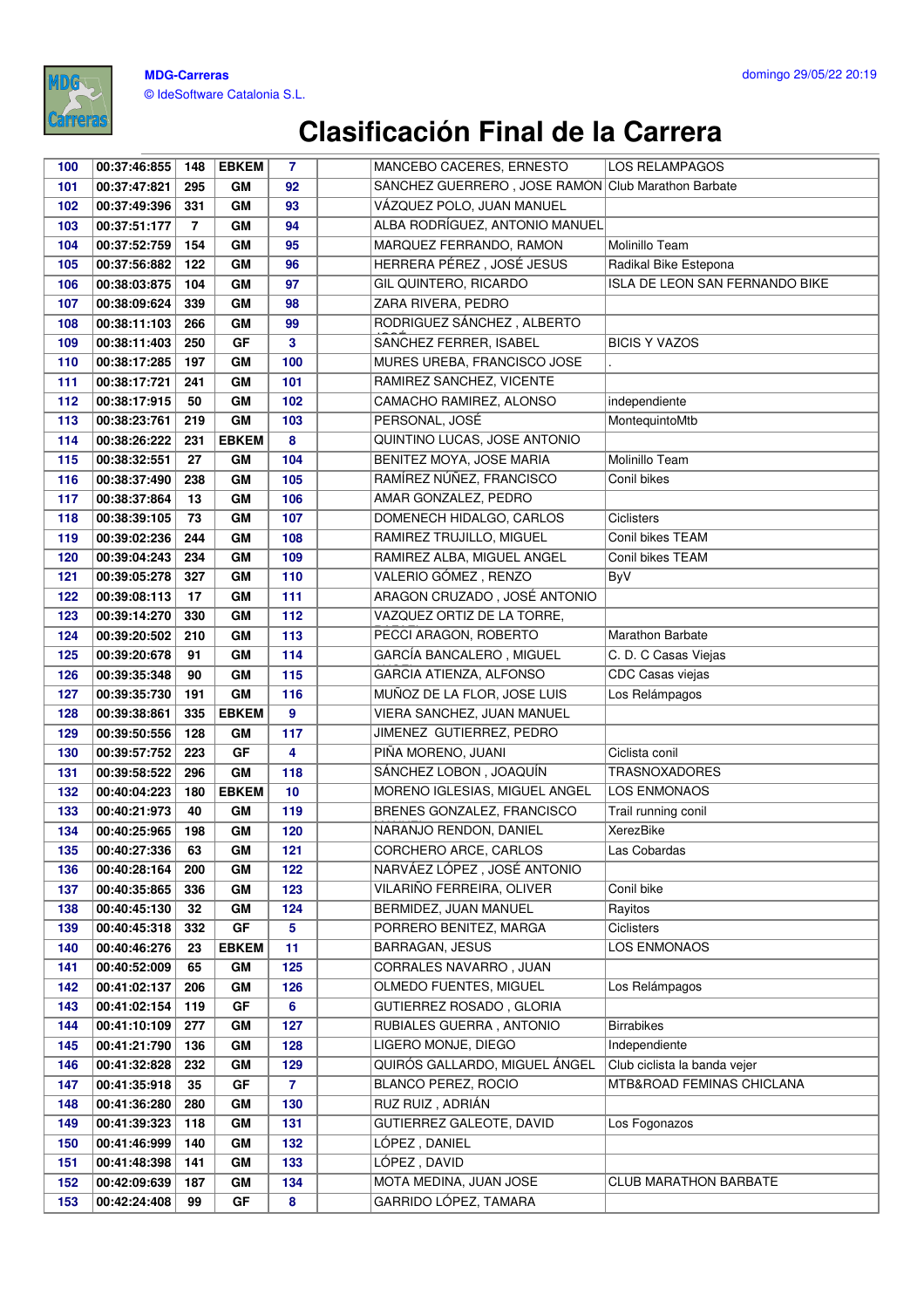

| 154        | 00:42:29:824                 | 164      | GМ           | 135      | MELERO MELERO, ALFONSO DANIEL   Molinillo team |                              |
|------------|------------------------------|----------|--------------|----------|------------------------------------------------|------------------------------|
| 155        | 00:42:30:997                 | 129      | GM           | 136      | JIMENEZ TORRES, JOSE                           |                              |
| 156        | 00:42:36:337                 | 338      | GF           | 9        | ZARA PONCE, PEPI                               |                              |
| 157        | 00:42:36:890                 | 249      | <b>EBKEM</b> | 12       | <b>REN ROMAN, JULIO</b>                        |                              |
| 158        | 00:42:41:280                 | 192      | GM           | 137      | MUÑOZ GRACIAS, FRANCISCO                       |                              |
| 159        | 00:42:41:866                 | 62       | GF           | 10       | COBELO ACOSTA, OLIVA                           | Las cicleteras               |
| 160        | 00:43:01:115                 | 112      | GM           | 138      | GONZÁLEZ GUERRERO, SERGIO                      | <b>C.D MTB LOS ENMONAOS</b>  |
| 161        | 00:43:09:833                 | 292      | GM           | 139      | SÁNCHEZ FERNÁNDEZ, ALEJANDRO                   | Club natación conil          |
| 162        | 00:43:13:050                 | 322      | GМ           | 140      | TRUJILLO GANDIAGA, DIEGO JESÚS                 |                              |
| 163        | 00:43:13:736                 | 93       | GM           | 141      | <b>GARCÍA GALINDO, BARTOLOME</b>               |                              |
| 164        | 00:43:16:220                 | 274      | GM           | 142      | ROMERO GONZÁLEZ, JOSÉ ANTONIO Independiente    |                              |
| 165        | 00:43:21:164                 | 340      | GM           | 143      | ZAYAS ARENAS, MANUEL                           |                              |
| 166        | 00:43:37:815                 | 3        | GM           | 144      | ALBA AGUILAR, JUAN                             | Los Rayitos                  |
| 167        | 00:44:05:313                 | 300      | GF           | 11       | SÁNCHEZ MORENO, ROCÍO                          | Centaurobike Conil           |
| 168        | 00:44:07:159                 | 14       | GM           | 145      | AMAYA, CRISTOBAL                               | Khronos                      |
| 169        | 00:44:13:671                 | 11       | GM           | 146      | ALMAZO PAREJA, MIGUEL ANGEL                    | Los matracas                 |
| 170        | 00:44:21:112                 | 252      | GM           | 147      | REYES DELGADO, MANUEL JESÚS                    | <b>Birrabikes</b>            |
| 171        | 00:44:24:366                 | 341      | <b>EBKEM</b> | 13       | ASENSIO MARTIN, CARLOS                         |                              |
| 172        | 00:44:34:061                 | 37       | GM           | 148      | BÖHLMANN, OLIVER                               | <b>Trail Running Conil</b>   |
| 173        | 00:44:51:256                 | 220      | GM           | 149      | PERSONAL LÓPEZ, PABLO                          | LA PRINGÁ BTT                |
| 174        | 00:44:55:369                 | 41       | GF           | 12       | BRENES MACIAS, ESTEFANIA                       |                              |
| 175        | 00:45:14:758                 | 70       | GM           | 150      | DEL PINO MARCHAN, ADRIÁN                       | <b>CDC Casas Viejas</b>      |
| 176        | 00:45:39:265                 | 265      | GM           | 151      | RODRÍGUEZ RUZ, JUAN                            | Rayitos                      |
| 177        | 00:45:56:012                 | 155      | GM           | 152      | MÁRQUEZ GARCÍA-SALAZAR,                        | Maratón Barbate              |
| 178        | 00:45:56:389                 | 186      | GF           | 13       | MORENTE MUÑOZ, LIDIA                           | Las Cicleteras               |
| 179        | 00:46:11:174                 | 212      | GM           | 153      | PÉREZ DELGADO, JUAN ANTONIO                    | Molinillo Team Vejer         |
| 180        | 00:46:15:820                 | 190      | GM           | 154      | MUÑOZ CAMACHO, FRANCISCO                       | Los Rayitos                  |
| 181        | 00:46:44:961                 | 183      | GM           | 155      | MORENO SANCHEZ, DIEGO                          | Club ciclista Conil          |
| 182        | 00:47:16:670                 | 109      | GM           | 156      | GOMEZ, CURRO                                   | Ciclista Conil               |
| 183        | 00:47:52:238                 | 20       | GF           | 14       | ARIZA BEY, ANA                                 | MTV&ROAD FEMINIAS CHICLANA   |
| 184        | 00:47:55:855                 | 316      | GM           | 157      | REGADERA TIRADO, SERGIO                        | Club Ciclista Conil          |
| 185        | 00:48:08:693                 | 328      | GM           | 158      | VALLEJO ROSADO, MANUEL JESUS                   | Club ciclista Conil          |
| 186        | 00:48:10:325                 | 203      | GM           | 159      | NÚÑEZ AGUILAR, JUAN                            | CCConil                      |
| 187        | 00:48:14:789                 | 297      | <b>EBKEM</b> | 14       | SANCHEZ MARFIL, JUAN CARLOS                    | LOS ENMONAOS                 |
| 188        | 00:48:15:405                 | 81       | GM           | 160      | FIERRO ALEJO, DAVID                            |                              |
| 189        | 00:48:28:039                 | 181      | GM           | 161      | MORENO JIMENEZ, JOSÉ ALONSO                    | <b>Marathon Barbate</b>      |
| 190        | 00:48:28:280                 | 247      | GM           | 162      | RAMOS RIVERA, BARTOLOME                        | Club Maratón Barbate         |
| 191        | 00:48:32:144                 | 59       | GM           | 163      | CHAVES SUAZO, BARTOLOME                        | Pollovoladores               |
| 192        | 00:48:36:757                 | 137      | GM           | 164      | LIGERO MONJE, JESÚS                            |                              |
| 193        | 00:48:42:705                 | 151      | GM           | 165      | MARIN NUÑEZ, FRANCISCO JOSE                    | <b>Runchas</b>               |
| 194        | 00:48:49:674                 | 298      | GM           | 166      | SANCHEZ MELERO, ANTONIO                        | Molinillo Team Vejer         |
| 195        | 00:48:53:110                 | 124      | GM           | 167      | IBÁÑEZ MEJIAS, ALBERTO                         | Los Pollovoladores           |
| 196        | 00:48:54:281                 | 89<br>76 | GМ           | 168      | GARCIA AMADO, JUANFRAN<br>ESTÉVEZ ACUÑA, ESTER |                              |
| 197<br>198 | 00:49:01:439<br>00:49:04:448 | 22       | GF<br>GF     | 15<br>16 | BARBERO GAMARRO, SANDRA                        | Las Cicleteras<br>Ciclisters |
| 199        |                              | 261      | GF           | 17       | GARCÍA ORDOÑEZ, SARA                           | Conil bikes team             |
| 200        | 00:49:09:072<br>00:49:11:339 | 28       | GM           | 169      | BENITEZ PINA, PEDRO ANTONIO                    | B&V                          |
| 201        | 00:49:11:914                 | 310      | GF           | 18       | SANZ BUSTOS, INMACULADA                        | Club Cicleteras              |
| 202        | 00:49:29:649                 | 78       | GF           | 19       | FERNÁNDEZ PATÓN, LAURA                         | Club Cicleteras              |
| 203        | 00:49:57:483                 | 324      | GF           | 20       | TRUJILLO VELA, JUANI                           | ATLETISMO BEIMAN, C          |
| 204        | 00:49:58:720                 | 218      | GM           | 170      | PERIÑAN MARTÍN, MANUEL                         | 1001 excusas Bike Team       |
| 205        | 00:51:46:613                 | 289      | GF           | 21       | SANCHEZ CABALLERO, ROSARIO                     | Cicleteras                   |
| 206        | 00:52:20:770                 | 350      | <b>EBKEM</b> | 15       | MORENO, FELIX                                  |                              |
| 207        | 00:52:21:159                 | 46       | <b>EBKEF</b> | 1        | CALLEALTA VERA, SANDRA                         |                              |
|            |                              |          |              |          |                                                |                              |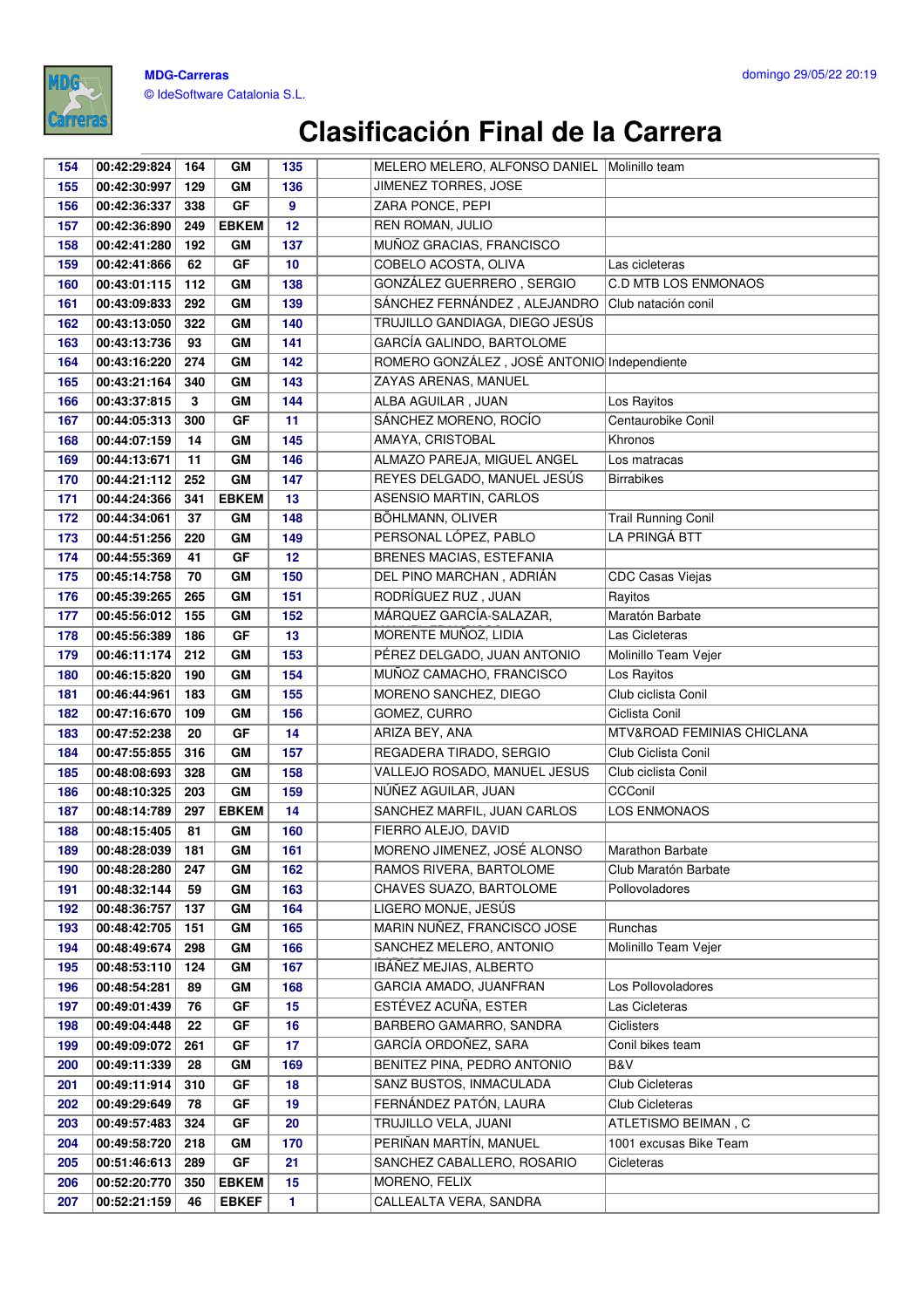

| 208        | 00:52:47:276                 | 287       | GM           | 171            | SÁNCHEZ ASTORGA, ANTONIO                                | Conil Racing team           |
|------------|------------------------------|-----------|--------------|----------------|---------------------------------------------------------|-----------------------------|
| 209        | 00:52:50:806                 | 308       | GM           | 172            | SANGUINO LAGOSTENA, DANIEL                              |                             |
| 210        | 00:53:04:717                 | 9         | GM           | 173            | ALMAGRO, JOSÉ MARÍA                                     | Galanmatic                  |
| 211        | 00:53:13:326                 | 199       | <b>EBKEM</b> | 16             | NARVAEZ DE ALBA, ANTONIO                                | <b>LOS RAYITOS</b>          |
| 212        | 00:53:21:950                 | 125       | GM           | 174            | <b>IGLESIAS GUERRA, LUIS MATEO</b>                      | perito858@gmail.com         |
| 213        | 00:54:33:826                 | 117       | GM           | 175            | GUERRERO SANCHEZ, ANTONIO                               | Conil bikes team            |
| 214        | 00:54:34:150                 | 239       | GM           | 176            | RAMIREZ PEREZ, JOSE                                     |                             |
| 215        | 00:54:35:465                 | 115       | GM           | 177            | GUERRERO AMADO, NICOLAS                                 | Conil bike team             |
| 216        | 00:54:42:748                 | 95        | GM           | 178            | GARCÍA NIETO, JOSÉ MANUEL                               | Los rayitos                 |
| 217        | 00:54:43:289                 | 94        | <b>EBKEM</b> | 17             | GARCIA GUERRERO, JOSE                                   | CLUB CICLISTA CONIL         |
| 218        | 00:54:44:451                 | 5         | <b>EBKEM</b> | 18             | ALBA RAMIREZ, ANTONIO                                   |                             |
| 219        | 00:54:46:638                 | 276       | GM           | 179            | ROSADO RUZ, JORGE ALBERTO                               |                             |
| 220        | 00:54:47:151                 | 16        | GM           | 180            | ARAGON BUSTILLO, ALBERTO                                |                             |
| 221        | 00:54:50:077                 | 225       | GM           | 181            | PONCE ALBA, ANTONIO                                     | Los Rayitos                 |
| 222        | 00:54:51:799                 | 318       | GM           | 182            | TINOCO CANTILLO, JOSE ENRIQUE                           | <b>VEJER</b>                |
| 223        | 00:54:52:841                 | 221       | GM           | 183            | PICAZO CARPIO, JUAN LUIS                                | Marathón barbate            |
| 224        | 00:54:57:380                 | 150       | GM           | 184            | MARIN GALINDO, JUAN                                     | Rayito                      |
| 225        | 00:54:58:148                 | 284       | GM           | 185            | SANCHEZ ALBA, BARTOLOME                                 | Los rayitos                 |
| 226        | 00:56:02:795                 | 185       | GF           | 22             | MORENO VALDÉS, LINA                                     | Cicleteras Conil            |
| 227        | 00:56:07:126                 | 209       | GM           | 186            | ALBA GALLARDO, MANUEL VICENTE                           | Las cicleteras              |
| 228        | 00:56:13:729                 | 325       | GF           | 23             | UREBA GONZALEZ, VANESA                                  | Cicleteras Conil            |
| 229        | 00:56:18:672                 | 166       | GM           | 187            | MOLINA DORCA, JUAN ANTONIO                              |                             |
| 230        | 00:56:20:056                 | 58        | <b>EBKEF</b> | $\overline{2}$ | CHAMORRO RODRIGUEZ, CLARA                               |                             |
| 231        | 00:56:31:688                 | 299       | GF           | 24             | SANCHEZ MILLAN, NOELIA                                  | Cicleteras                  |
| 232        | 00:56:32:056                 | 165       | GF           | 25             | MENDOZA, M CARMEN                                       | PAQUI LIGERO                |
| 233        | 00:56:35:213                 | 213       | GF           | 26             | PEREZ MACIAS, TOÑI                                      | MTB & ROAD FÉMINAS CHICLANA |
| 234        | 00:56:36:663                 | 268       | GM           | 188            | RODRIGUEZ TEY, RUBEN                                    | Teleras                     |
| 235        | 00:56:52:700                 | 208       | GM           | 189            | ORIHUELA BERNAL, JOSÉ MANUEL                            |                             |
| 236        | 00:58:10:004                 | 321       | GM           | 190            | TOLEDO MARTÍN, RAFAEL                                   |                             |
| 237        | 00:58:11:582                 | 236       | GF           | 27             | RAMÍREZ MEDINA, ROSARIO                                 | Cicloguerreras              |
| 238        | 00:58:59:473                 | 130       | GF           | 28             | JURADO RAMÍREZ, MARÍA JOSÉ                              |                             |
| 239        | 00:59:00:482                 | 26        | GM           | 191            | BENÍTEZ BASALLOTE, JORGE                                | CONIL RACING TEAM           |
| 240        | 00:59:03:686                 | 42        | GF           | 29             | BRENES REYES, SANDRA                                    |                             |
| 241        | 00:59:41:587                 | 149       | GM           | 192            | MARCHAN PEREZ, JOSE ANDRES                              |                             |
| 242        | 01:00:03:737                 | 97        | GF           | 30             | GARCIA SALGUERO, MARIA ISABEL                           |                             |
| 243        | 01:00:34:217                 | 285       | GF           | 31             | SANCHEZ ALBA, PAQUI<br>ROMERO, DIANA                    |                             |
| 244        | 01:00:36:442                 | 270       | GF           | 32             |                                                         |                             |
| 245<br>246 | 01:00:37:037<br>01:00:38:858 | 38<br>230 | GF<br>GF     | 33<br>34       | MONTOUTO CARBALLO, LUZ MARINA<br>PUENTES FONSECA, ANGIE | Polideportivo Olimpo Cádiz  |
| 247        | 01:00:51:669                 | 134       | GF           | 35             | LEAL DIAZ, ANA                                          | MTB & ROAD FÉMINAS CHICLANA |
| 248        | 01:01:30:379                 | 142       | GM           | 193            | LÓPEZ DÍAZ, FRANCISCO TADEO                             | <b>Birrabikes</b>           |
| 249        | 01:01:39:824                 | 193       | GM           | 194            | MUÑOZ MURES, JUAN PEDRO                                 |                             |
| 250        | 01:01:53:263                 | 272       | GF           | 36             | ROMERO ALTAMIRANO, ASCENSIÓN                            |                             |
| 251        | 01:03:11:234                 | 267       | GF           | 37             | RODRÍGUEZ SORIANO, ROSA MARIA                           | Ciclisters                  |
| 252        | 01:03:38:809                 | 163       | GM           | 195            | MEL ROSA, FRANCISCO                                     | Los Fogonazos               |
| 253        | 01:03:54:522                 | 271       | GF           | 38             | ROMERO ALFONSO, MARIOLA                                 | Cicleteras Conil            |
| 254        | 01:03:54:706                 | 135       | GF           | 39             | LIGERO GUZMÁN, PAQUI                                    | Cicleteras                  |
| 255        | 01:03:55:532                 | 255       | GF           | 40             | RIVERA ARAGON, MANOLI                                   | Divina Pastora Cadiz        |
| 256        | 01:03:57:851                 | 111       | GF           | 41             | GONZÁLEZ LIGERO, ANA DEL                                |                             |
| 257        | 01:03:58:163                 | 64        | GF           | 42             | CORDONES LÓPEZ, SHIRA                                   |                             |
| 258        | 01:03:58:651                 | 168       | GM           | 196            | MONTERO VAZQUEZ, BASILIO                                | XerezBike                   |
| 259        | 01:03:59:402                 | 302       | GF           | 43             | SANCHEZ NAVARRO, CATALINA                               | Cicleteras                  |
| 260        | 01:04:00:359                 | 31        | GF           | 44             | BENJUMEA CONDE, IRENE                                   | Ciclisters Dos Hermarnas    |
| 261        | 01:05:24:549                 | 131       | GM           | 197            | JURADO RAMÍREZ, FRANCISCO                               |                             |
|            |                              |           |              |                |                                                         |                             |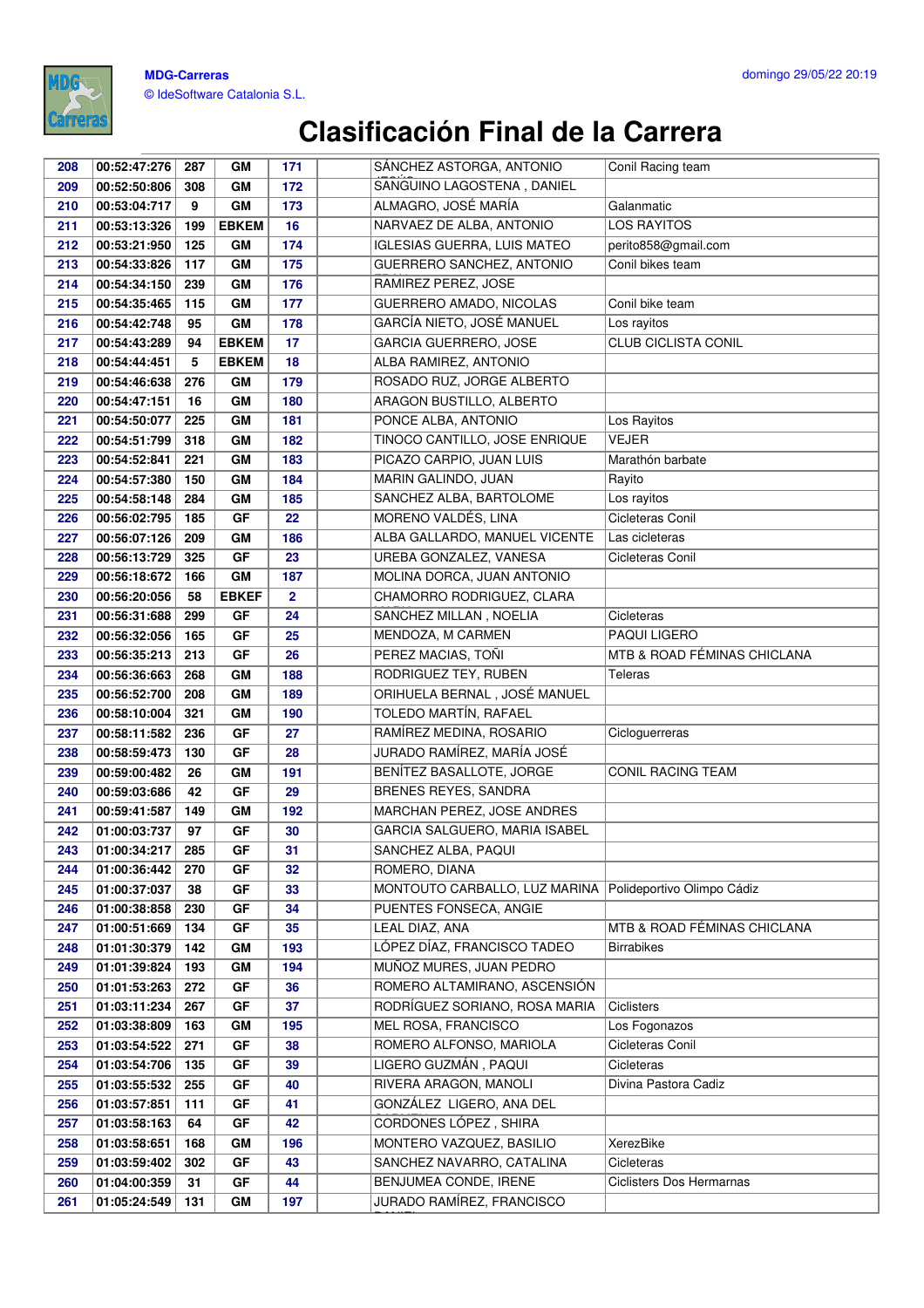

#### **MDG-Carreras** © IdeSoftware Catalonia S.L.

| 262 | 01:05:25:808   | 43           | GM           | 198 | BRENES SANCHEZ, ALFONSO JESÚS                     |                                  |
|-----|----------------|--------------|--------------|-----|---------------------------------------------------|----------------------------------|
| 263 | 01:05:26:974   | 264          | <b>GF</b>    | 45  | RODRÍGUEZ ROJAS, LOURDES                          |                                  |
| A   | :::            | $\mathbf{2}$ | GМ           |     | AGUILAR RODRÍGUEZ, ANDRÉS                         | Relámpagos                       |
| A   | ∷:             | 8            | GM           |     | ALCON, ISMAEL                                     |                                  |
| A   | :::            | 12           | GM           |     | ALONSO CIFUENTES, BRUNO                           | La Liga Norte                    |
| A   | $\mathbf{}$    | 15           | GM           |     | AMAYA ALBA, FRANCISCO                             | Los rayitos                      |
| A   | :::            | 18           | <b>GF</b>    |     | ARAGON MANZANO, ROSA MARÍA                        | Cicleteras Conil                 |
| A   | $\mathbb{R}^2$ | 30           | GF           |     | BENITO CORTES, SONIA                              | Ciclisters                       |
| A   | ∷:             | 34           | GM           |     | BETANZO MACIAS, FRANCISCO                         |                                  |
| A   | $\mathbf{H}$   | 36           | <b>GM</b>    |     | BLANCO ZURDO, DAVID                               |                                  |
| A   | $\mathbf{}$    | 39           | <b>GF</b>    |     | BRENES GALLARDO, IRENE                            |                                  |
| A   | $\cdots$       | 44           | GM           |     | CABEZUELO GALLARDO, ROBERTO                       |                                  |
| A   | $\mathbf{}$    | 45           | <b>GM</b>    |     | CACERES RUBIO, MIGUEL ÁNGEL                       | <b>Ciclisters</b>                |
| A   | $\cdots$       | 51           | GM           |     | CAMPOS GORDILLO, ALFONSO                          |                                  |
| A   | :::            | 52           | GM           |     | CAMPOS MATEOS, IVÁN                               |                                  |
| Α   | $\cdots$       | 56           | GM           |     | CEBRIAN CECILIA, JOSE JOAQUIN                     |                                  |
| A   | $\mathbf{}$    | 66           | GM           |     | CRUZ, JAVI                                        |                                  |
| A   | $\mathbb{R}$   | 69           | GM           |     | DE ALBA AMAYA, JOSE ALBERTO                       | <b>Trail Running Conil</b>       |
| A   | $\cdots$       | 72           | <b>GM</b>    |     | DIAZ PÉREZ, JOSE DANIEL                           | Club ciclista san Roque          |
| A   | ∷:             | 80           | <b>GM</b>    |     | FIERRO ALARIO, ÓSCAR HUGO                         |                                  |
| A   | $\mathbf{}$    | 83           | <b>GM</b>    |     | FUENTES CALDERON, ANTONIO JOSÉ                    |                                  |
| A   | $\cdots$       | 85           | GM           |     | GALINDO SALADO, ANTONIO                           | Conil bike team                  |
| A   | $\cdots$       | 88           | GM           |     | GALLARDO VELA, ADRIÁN                             |                                  |
| A   | $\cdots$       | 92           | <b>GM</b>    |     | <b>GARCIA DE ALBA, JOSE</b>                       | josegarciadealba@gmail.com       |
| A   | $\mathbf{H}$   | 98           | GM           |     | GARCIA SANCHEZ, ANTONIO MIGUEL C.D.C. Casasviejas |                                  |
| A   | $\mathbf{H}$   | 101          | <b>GM</b>    |     | <b>GATTO, MATTEO</b>                              | ACG Asociación ciclista gaditana |
| A   | :::            | 106          | <b>GM</b>    |     | GIL VILCHEZ, MIGUEL                               | Los amigos MTB                   |
| A   | $\mathbf{}$    | 113          | <b>EBKEM</b> |     | GONZALEZ PEREZ, ANGEL                             | LOS INDURAIN DE LA BAHIA         |
| A   | :::            | 116          | GM           |     | CARRASCO BERNAL, VICTOR                           | Cd los enmonaos                  |
| A   | $\mathbf{H}$   | 120          | GM           |     | GUZMAN GARCIA, FRANCISCO                          |                                  |
| A   | $\mathbf{}$    | 121          | <b>GM</b>    |     | HERMOSO PÉREZ, JOSÉ MARÍA                         | Innova                           |
| A   | $\mathbf{}$    | 133          | GM           |     | LEAL CALLADO, ALEJANDRO                           | Khronos                          |
| A   | $\cdots$       | 139          | GM           |     | <b>LLAVES MONROY, JOSÉ</b>                        | Los Sobraos                      |
| A   | :::            | 144          | <b>GM</b>    |     | LUCAS ARENGA, PABLO                               | Los Jartibles                    |
| A   | $\cdots$       | 146          | GM           |     | MACÍAS NIETO, MANUEL                              |                                  |
| A   | :::            | 152          | GM           |     | MARÍN NÚÑEZ, DIEGO JESÚS                          | Los Espumitas                    |
| A   | :::            | 153          | GM           |     | MÁRQUEZ VÍLCHEZ, JOSÉ LUIS                        | Los águilas                      |
| A   | ∷:             | 156          | GM           |     | MARTIN CABAS, FRANCISCO                           | Club el mollete                  |
| A   | :::            | 157          | GM           |     | MARTIN CUELLAR, RAUL                              | Amigos de la mtb                 |
| A   | $\mathbb{R}$   | 158          | GM           |     | MARTÍN GALLARDO, JOAQUIN                          |                                  |
| A   | ∷:             | 167          | GM           |     | MONTERO PUENTE, FRANCISCO                         | Los jartibles                    |
| A   | $\mathbf{H}$   | 172          | GM           |     | MORALES TRUJILLO, SEBASTIÁN                       | C.D.Mergablo                     |
| A   | $\mathbf{}$    | 173          | GM           |     | MORALES VERA, JAVIER                              | <b>G.C.LOS SOBRAOS</b>           |
| A   | $\mathbf{}$    | 174          | GM           |     | MORANT, PACO                                      | Club Maratón Barbate             |
| A   | $\mathbf{}$    | 175          | <b>EBKEM</b> |     | MORENO, FELIX                                     |                                  |
| A   | ∷:             | 176          | GF           |     | MORENO ALBIACH, SONIA                             |                                  |
| A   | $\mathbf{}$    | 177          | GM           |     | MORENO ÁLVAREZ, ANTONIO                           |                                  |
| A   | :::            | 178          | GF           |     | MORENO ARAGON, TINI                               | <b>Trail Running Conil</b>       |
| A   | $\mathbf{H}$   | 179          | GM           |     | MORENO GARCIA, CARLOS ALBERTO                     |                                  |
| A   | $\mathbf{}$    | 188          | GM           |     | MUÑOZ BERNAL, JOSE                                |                                  |
| A   | $\mathbf{H}$   | 189          | GM           |     | MUÑOZ BERNAL, RAMON                               |                                  |
| A   | $\mathbb{R}$   | 194          | GM           |     | MUÑOZ PACHECO, JUAN JOSÉ                          |                                  |
| A   | ∷:             | 201          | GM           |     | NARVÁEZ TRUJILLO, JOSÉ MANUEL                     | Los Matracas                     |
| A   | ∷:             | 202          | GM           |     | NIETO MATEOS, RAÚL                                | Los Pupas                        |